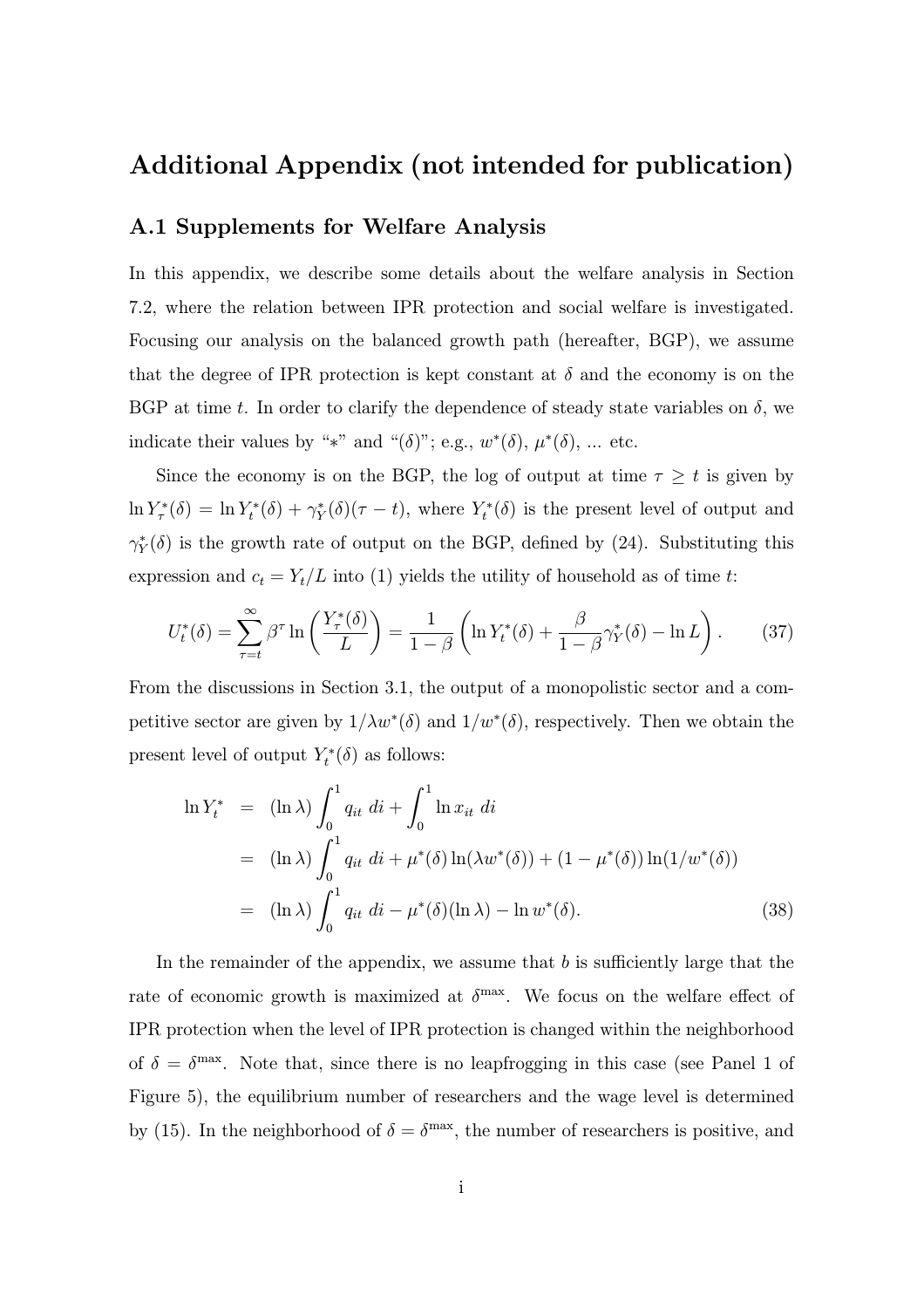therefore condition (15) holds with equality. The condition can be written in terms of steady-state variables:

$$
\frac{1 - \pi \mu^*(\delta)}{L - (1 - \mu^*(\delta))n^*(\delta)} = \beta \overline{V}(\delta)g(n^*(\delta)) = w^*(\delta). \tag{39}
$$

From the first equality, we obtain:

$$
1 - \pi \mu^*(\delta) = \beta \overline{V}(\delta) \left[ Lg(n^*(\delta)) - (1 - \mu^*(\delta)) G(n^*(\delta)) \right]
$$
  

$$
= \beta \overline{V}(\delta) \left[ Lg(n^*(\delta)) - \delta \mu^*(\delta) \right],
$$
 (40)

where identity  $G(n^*) = g(n^*)n^*(\delta)$  and stationarity condition  $(1 - \mu^*(\delta))G(n^*(\delta)) =$  $\delta\mu^*(\delta)$  are used. Solving (40) for  $n^*(\delta)$  and substituting the result into (39) gives:

$$
w^*(\delta) = L^{-1} \left( 1 - \frac{1 - \beta}{1 - \beta + \beta \delta} \pi \mu^*(\delta) \right). \tag{41}
$$

By substituting (41) into (38), the present level of output can be written in terms of  $\mu^*(\delta)$  as follows:

$$
\ln Y_t^*(\delta) = -(\ln \lambda)\mu^*(\delta) - \ln(1 - \beta + \beta\delta - (1 - \beta)\pi\mu^*(\delta))
$$
  
+ 
$$
\ln(1 - \beta + \beta\delta) + \ln L + (\ln \lambda) \int_0^1 q_{it} dt.
$$
 (42)

The following examines whether relaxing IPR protection marginally from the growth-maximizing level,  $\delta^{\text{max}}$ , improves or deteriorates the social welfare. Differentiating (37) with respect to  $\delta$  gives:

$$
\frac{dU_t^*(\delta)}{d\delta} = \frac{1}{1-\beta} \frac{d\ln Y_t^*(\delta)}{d\delta} + \frac{\beta}{(1-\beta)^2} \frac{d\gamma_Y^*(\delta)}{d\delta}.
$$
(43)

Note that, since  $\gamma_Y^*(\delta)$  is maximized at  $\delta = \delta^{\max}$ , its derivative at  $\delta^{\max}$  is zero. Therefore, at  $\delta = \delta^{\max}$ , (43) can be written as:

$$
\left. \frac{dU_t^*(\delta)}{d\delta} \right|_{\delta = \delta^{\max}} = \frac{1}{1-\beta} \left. \frac{d\ln Y_t^*(\delta)}{d\delta} \right|_{\delta = \delta^{\max}}, \tag{44}
$$

where, from (42) and  $(1 - \beta)/\beta \equiv r$ :

$$
\frac{d\ln Y_t^*(\delta)}{d\delta} = -(\ln \lambda)\frac{d\mu^*(\delta)}{d\delta} + \frac{1}{r + \delta - r\pi\mu^*(\delta)} \left(r\pi \frac{d\mu^*(\delta)}{d\delta} - 1\right) + \frac{1}{r + \delta}.\tag{45}
$$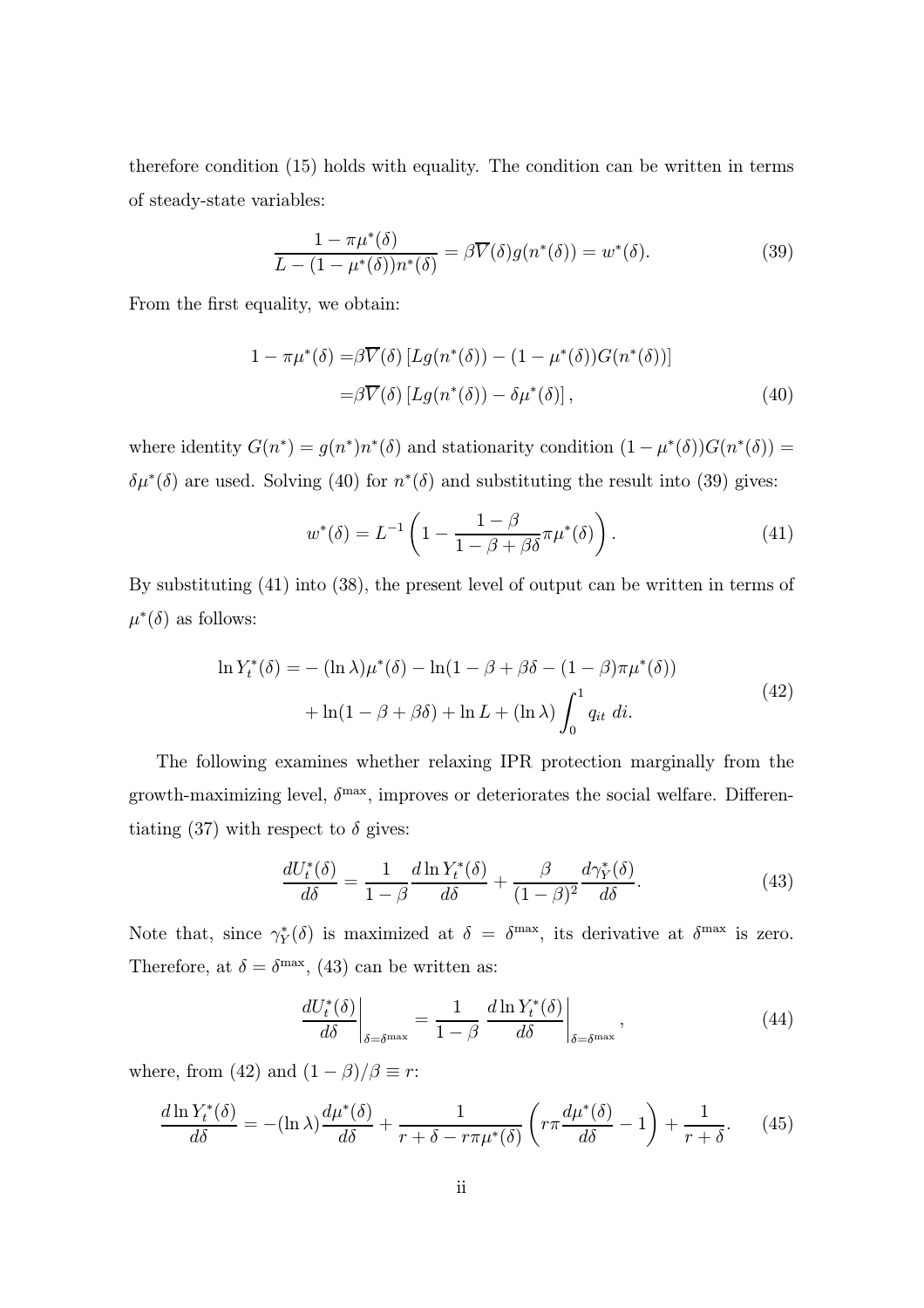

Figure 8: The values of parameters are  $\lambda = 1.5$ ,  $\beta = 0.95$ ,  $a = 10^{-8}$ .

Note that, since  $\gamma_Y^*(\delta)/(\ln \lambda) = (1 - \mu^*(\delta))G(n^*(\delta)) = \delta \mu^*(\delta)$  is maximized at  $\delta =$  $\delta^\text{max},$  it must be true that:

$$
\frac{d\mu^*(\delta^{\max})}{d\delta} = -\frac{\mu^*(\delta^{\max})}{\delta^{\max}}.\tag{46}
$$

Substituting (45) and (46) into (44) gives:

$$
\frac{dU_t^*(\delta)}{d\delta}\Big|_{\delta=\delta^{\max}} = \frac{1}{(1-\beta)\delta^{\max}} \left[ (\ln \lambda)\mu^*(\delta^{\max}) - \frac{r\pi\mu^*(\delta^{\max}) + \delta^{\max}}{r + \delta^{\max} - r\pi\mu^*(\delta^{\max})} + \frac{\delta^{\max}}{r + \delta^{\max}} \right]
$$

$$
= -\frac{(\ln \lambda)r\pi\mu^*(\delta^{\max})}{(1-\beta)\delta^{\max}(r + \delta^{\max} - r\pi\mu^*(\delta^{\max}))} \cdot (47)
$$

$$
\left[ \mu^*(\delta^{\max}) - \frac{r + \delta^{\max}}{r\pi} - \frac{1}{\ln \lambda} \left( \frac{r}{r + \delta^{\max}} - 2 \right) \right].
$$

A marginal increase in  $\delta$  from  $\delta^{\max}$  (i.e., a marginal relaxation of IPR protection from the growth-maximizing level) is welfare improving if and only if expression (47) is positive. From (47), it turns out that this is the case if and only if:

$$
\mu^*(\delta^{\max}) < f(\delta^{\max}) \equiv \frac{r + \delta^{\max}}{\pi r} + \frac{1}{\ln \lambda} \left( \frac{r}{r + \delta^{\max}} - 2 \right). \tag{48}
$$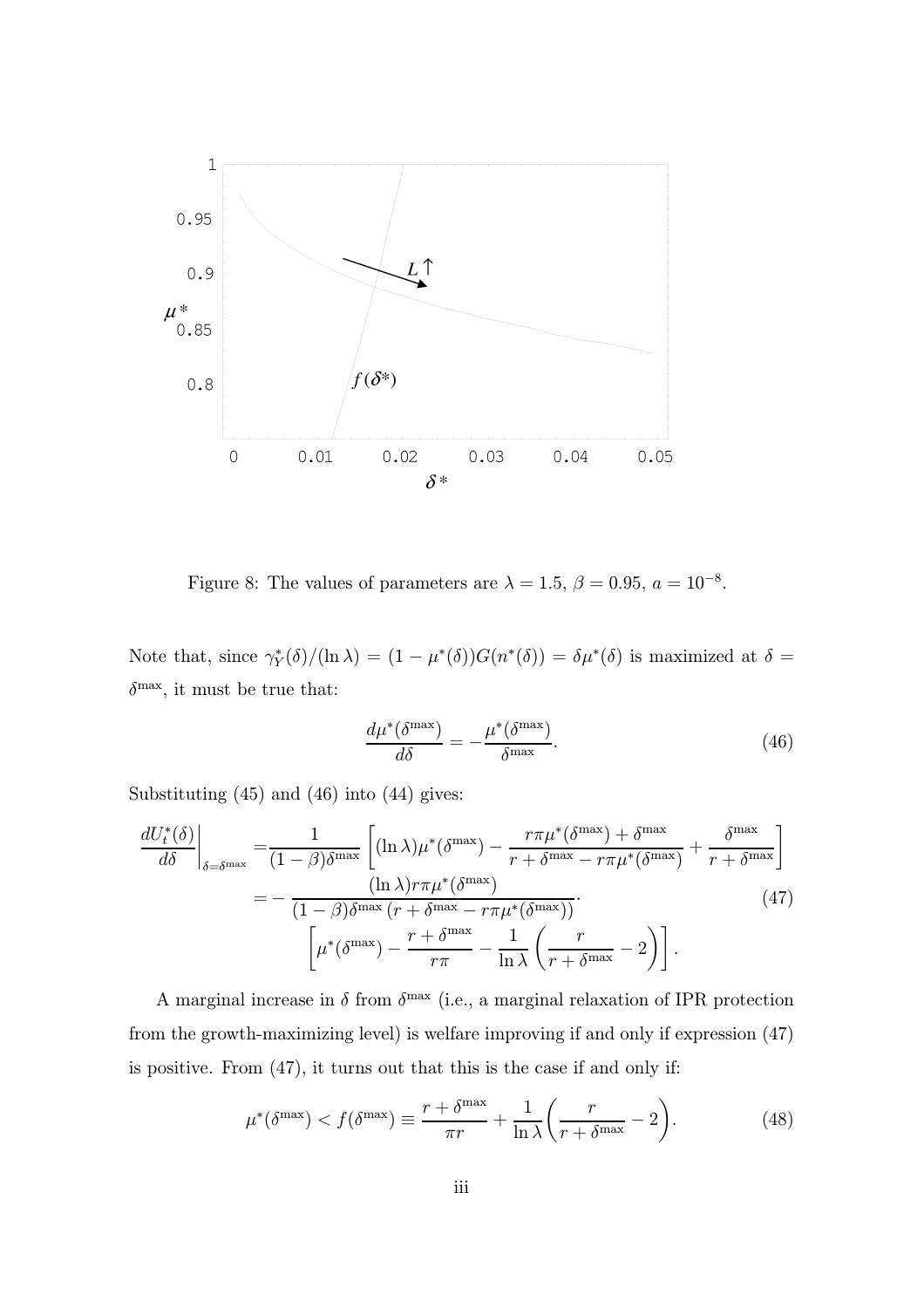It is straightforward to confirm that the value of  $f(\delta^{\max})$  is positive and that it takes a larger value when  $\delta^{\max}$  is larger. Figure 8 depicts a representative shape of  $f(\delta^{\max})$ in  $(\delta, \mu)$  space. A marginal increase in  $\delta$  from  $\delta^{\max}$  is beneficial for welfare if and only if the pair  $(\delta^{\max}, \mu^*(\delta^{\max}))$  is below the curve of  $f(\delta^{\max})$ .

Note that the position of the curve of  $f(\delta^{\max})$  only depends on  $\beta$  and  $\lambda$  (recall that  $r = (1 - \beta)/\beta$  and  $\pi = (\lambda - 1)/\lambda$ , whereas the  $(\delta^{\max}, \mu^*(\delta^{\max}))$  pair can change depending on other parameters. For example, as depicted in Figure 7, the growth-maximizing level of IPR protection  $(\delta^{\text{max}})$  changes significantly with the size of population L. The downward-sloping curve in Figure 8 depicts the locus of  $(\delta^{\max},$  $\mu^*(\delta^{\max})$  as L is gradually increased. This numerical example shows that relaxation of IPR protection is beneficial whenever the economy has a reasonably large population such that the growth-maximizing level of IPR protection allows more than around 1.5 % of state-of-the-art goods to be imitated within a period. For a reasonable range of parameters, we confirmed that  $\mu^*(\delta^{\max}) < f(\delta^{\max})$  is likely to hold unless  $\delta^{\max}$  is quite small.

## A.2 Endogenous Imitation

In the text, it is assumed that the authority can directly choose the probability of imitation. In this appendix, we discuss how the behavior of the economy changes if the authority can choose the difficulty of imitation by outsiders, and therefore the probability of imitation is determined endogenously.

Suppose that, in a monopolized sector, outsiders may try to imitate the incumbent monopolist's good at the beginning of each period. A worker who attempts this succeeds with probability c, and fails with probability  $1 - c$ . If he (or she) fails, he can work neither as a production worker nor a researcher. If he succeeds, he can hire production workers and produce the imitated good at the marginal cost of  $w_t$  (the same as the monopolist). We assume that, when some outsider successfully imitates the state-of-the-art good, only the original monopolist and successful imitator can produce goods. However, from the next period onwards, all outsiders can learn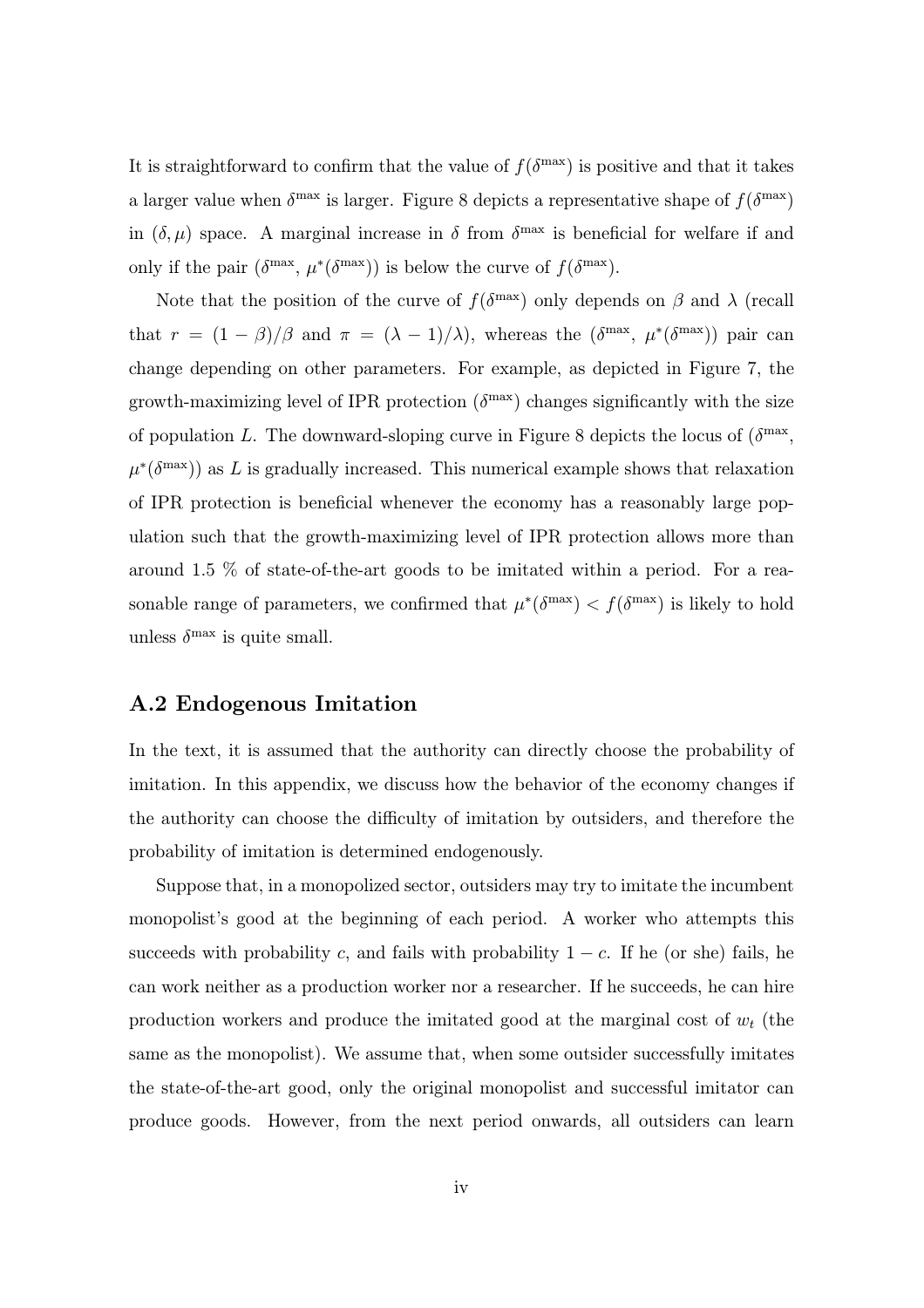costlessly how to imitate. (In reality, imitated goods are unlikely to be protected by patents.)

In this setting, the incentives of imitators derive only from the profit that can be obtained in the period when they imitate successfully. In addition, the amount of this profit varies with the number of successful imitators, since it is possible that more than one imitator can succeed simultaneously. For simplicity, we allow the original monopolist and successful imitators to collude so that the monopoly price is maintained and the monopoly profit is divided equally among them. Then, if  $k$ imitators succeed simultaneously, each successful imitator's payoff is  $\pi/(1 + k)$ .

The expected profit from imitative activity is calculated as follows. Let  $l$  denote the number of outsiders who are trying to imitate the monopolist's good. Then, the probability that  $k$  of them succeed is given by the binomial distribution:

$$
\frac{l!}{k!(l-k)!}c^k(1-c)^{l-k}.
$$

Conditional upon this, the probability that one imitator succeeds is  $k/l$ . Therefore, the expected profit from imitative activity is given by:

$$
\rho(l,c) \equiv \sum_{k=1}^{l} \frac{\pi}{1+k} \frac{k}{l} \frac{l!}{k!(l-k)!} c^{k} (1-c)^{l-k},
$$

which is decreasing in  $l$  and increasing in  $c$ . Likewise, the expected profit of the incumbent monopolist for one period is given by:

$$
\widetilde{\pi}(l,c) \equiv \sum_{k=0}^{l} \frac{\pi}{1+k} \frac{k}{l} \frac{l!}{k!(l-k)!} c^{k} (1-c)^{l-k}.
$$

Observe that the monopolist earns the largest profit when  $k = 0$ , whereas imitators can earn profits only when  $k \geq 1$ .

The number of imitators is determined by the free entry condition:

$$
\rho(l,c) \leq w \quad \text{with equality if } l > 0,
$$

which shows that l is determined by c and w so that we can write  $l = l(c, w)$ . From the property of  $\rho(\cdot)$ ,  $l(c, w)$  is increasing in c and decreasing in w. Those results also